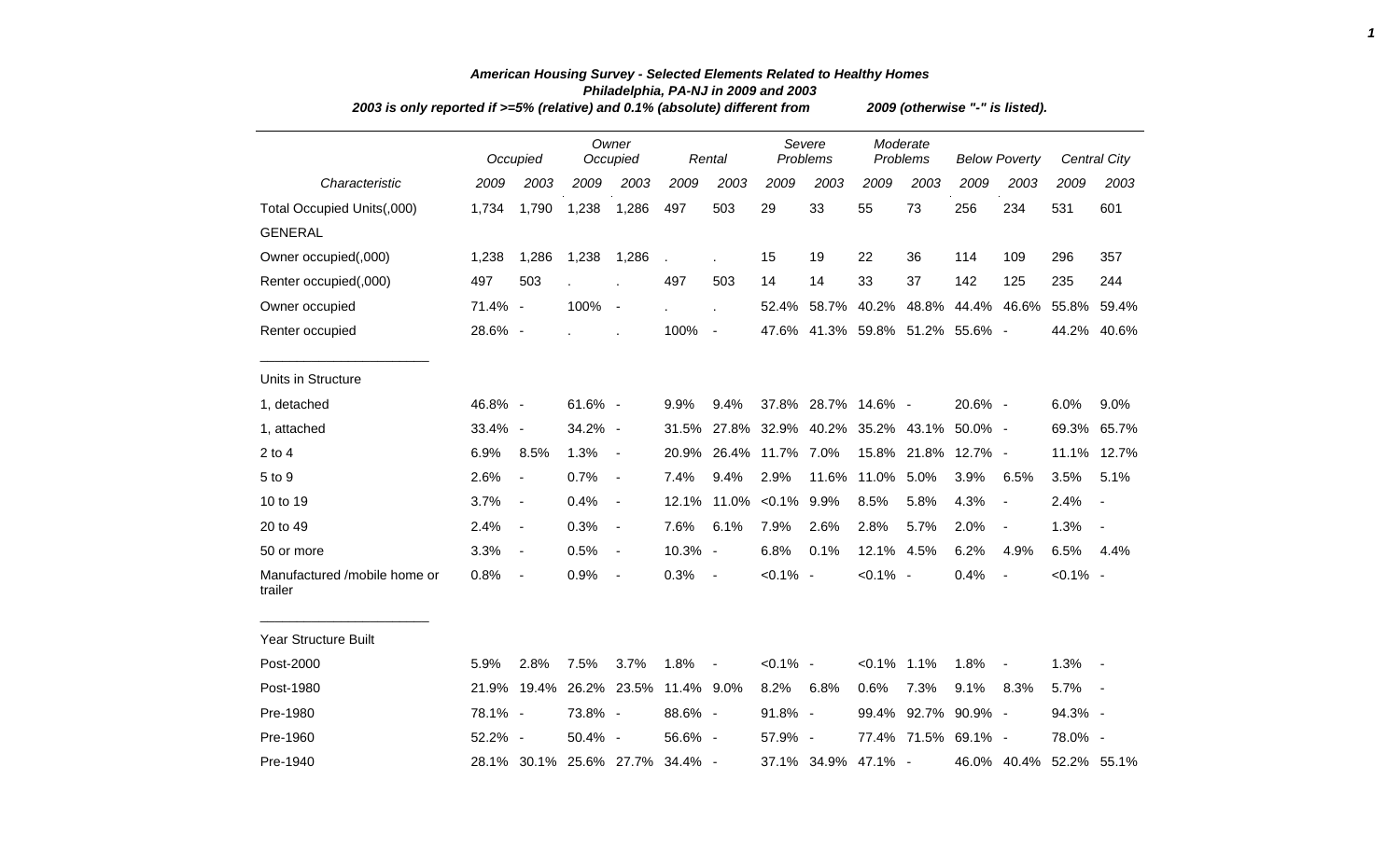|                                                                          |             | Occupied                 |                              | Owner<br>Occupied        |            | Rental                   |                        | Severe<br>Problems       |                              | Moderate<br>Problems                |            | <b>Below Poverty</b>     |           | <b>Central City</b>      |
|--------------------------------------------------------------------------|-------------|--------------------------|------------------------------|--------------------------|------------|--------------------------|------------------------|--------------------------|------------------------------|-------------------------------------|------------|--------------------------|-----------|--------------------------|
| Characteristic                                                           | 2009        | 2003                     | 2009                         | 2003                     | 2009       | 2003                     | 2009                   | 2003                     | 2009                         | 2003                                | 2009       | 2003                     | 2009      | 2003                     |
| Foundation (for 1-unit not<br>manufactured)                              |             |                          |                              |                          |            |                          |                        |                          |                              |                                     |            |                          |           |                          |
| 1-Unit not manufactured(,000)                                            | 1,391 1,418 |                          | 1,185 1,230                  |                          | 206        | 188                      | 20                     | 23                       | 28                           | 42                                  | 181        | 164                      | 400       | 449                      |
| With a basement under all of<br>house                                    | 65.2% -     |                          | 64.8% -                      |                          | 67.0% -    |                          | 55.8%                  | 81.7%                    |                              | 70.0% 78.0% 70.4% 75.6% 79.4% 86.2% |            |                          |           |                          |
| With a basement under part of<br>house                                   |             |                          | 15.0% 17.2% 16.0% 17.3% 8.8% |                          |            |                          | 16.6% 13.0% 9.9%       |                          | $16.0\%$ -                   |                                     |            | 10.7% 12.9% 10.7% 9.1%   |           |                          |
| With a crawl space                                                       | 5.3%        | 4.1%                     | 5.9%                         | 4.4%                     | 2.0%       | $\sim$                   | 12.8% 4.4%             |                          | 3.0%                         | $\blacksquare$                      | 4.1%       | $\sim$                   | 0.6%      | $\sim$                   |
| On a concrete slab                                                       |             |                          | 14.0% 13.1% 12.9% -          |                          |            |                          | 20.5% 16.8% 18.4% 4.0% |                          | 6.3%                         | 5.4%                                | 14.4% 7.6% |                          | 9.0%      | 4.2%                     |
| In some other way                                                        | 0.6%        | $\sim$                   | $0.4\%$ -                    |                          | 1.6%       | $\overline{\phantom{a}}$ | $< 0.1\%$ -            |                          | 4.7%                         | $\sim$                              | 0.4%       | $\sim$                   | 0.2%      | $\overline{\phantom{a}}$ |
| <b>EXTERIOR</b><br><b>External Building Conditions(non</b><br>multiunit) |             |                          |                              |                          |            |                          |                        |                          |                              |                                     |            |                          |           |                          |
| Sagging roof                                                             | 2.4%        | $\overline{\phantom{a}}$ | 2.0%                         |                          | 4.6%       | $\overline{\phantom{a}}$ | 4.7%                   | $\overline{\phantom{a}}$ |                              | 19.2% 15.7% 6.1%                    |            | 3.1%                     | 5.5%      | $1.7\%$                  |
| Missing roofing material                                                 | 7.2%        | 3.7%                     | 6.4%                         | 3.0%                     | 11.8% 8.8% |                          | 14.7%                  | 10.6%                    |                              | 22.6% 33.6% 8.7%                    |            | 5.8%                     | 7.7%      | 5.6%                     |
| Hole in roof                                                             | 2.6%        | $\blacksquare$           | 1.9%                         | $\overline{\phantom{a}}$ | 6.5%       | 3.1%                     | 5.2%                   | 6.0%                     | 23.5% -                      |                                     | 4.7%       | 6.0%                     | 7.2%      | 3.2%                     |
| Missing bricks, siding, other<br>outside wall material                   | $2.4\%$     | $\overline{\phantom{a}}$ | 2.1%                         | $\sim$                   | 4.4%       | 9.1%                     | 4.7%                   |                          | 15.6% 22.8% 24.7% 3.8%       |                                     |            | 5.6%                     | 4.6%      | 5.4%                     |
| Sloping outside walls                                                    | 1.5%        | $\mathcal{A}$            | 1.2%                         | $\sim$                   | 3.4%       | $\sim$                   | 4.7%                   | $\overline{\phantom{a}}$ | 14.3% 8.5%                   |                                     | 3.8%       | $\overline{\phantom{a}}$ | 2.9%      | $\sim$ $-$               |
| Boarded up windows                                                       | 0.6%        | $\sim$                   | 0.4%                         | $\sim$                   | 1.5%       | $\blacksquare$           | $< 0.1\%$ 5.5%         |                          | 7.5%                         | 6.0%                                | 1.1%       | $\sim$                   | 1.8%      | $\sim$ $-$               |
| Broken windows                                                           | 3.1%        | $\overline{\phantom{a}}$ | 2.8%                         | $\sim$                   | 5.1%       | 4.3%                     | 4.7%                   | $\overline{\phantom{a}}$ |                              | 14.7% 20.7% 7.1%                    |            | 9.6%                     | 5.1%      | 6.5%                     |
| Bars on windows                                                          | 5.4%        | 6.1%                     | 4.9%                         | 5.2%                     | 8.6%       |                          |                        |                          | 12.1% 14.4% 15.7% 16.4% 7.2% |                                     |            | 15.3% 14.5% 16.3% 18.7%  |           |                          |
| Foundation crumbling or has open 2.5%<br>crack or hole                   |             | $\overline{\phantom{a}}$ | 1.8%                         | $\sim$                   | 7.0%       | 5.5%                     | 10.1% 5.5%             |                          |                              | 24.1% 21.1% 3.8%                    |            | 7.7%                     | 4.8%      | $\sim$ $-$               |
| None of the above                                                        | 79.3% -     |                          | 81.5% -                      |                          | 67.0% -    |                          |                        | 66.7% 58.7%              |                              | 30.3% 39.1% 63.8% -                 |            |                          | $62.5%$ - |                          |
| None of the above(excluding<br>bars)                                     | $83.1\% -$  |                          | 85.0% -                      |                          | 72.3% -    |                          | 70.6% -                |                          | 41.6% -                      |                                     | 73.4% -    |                          | 73.8% -   |                          |

*2*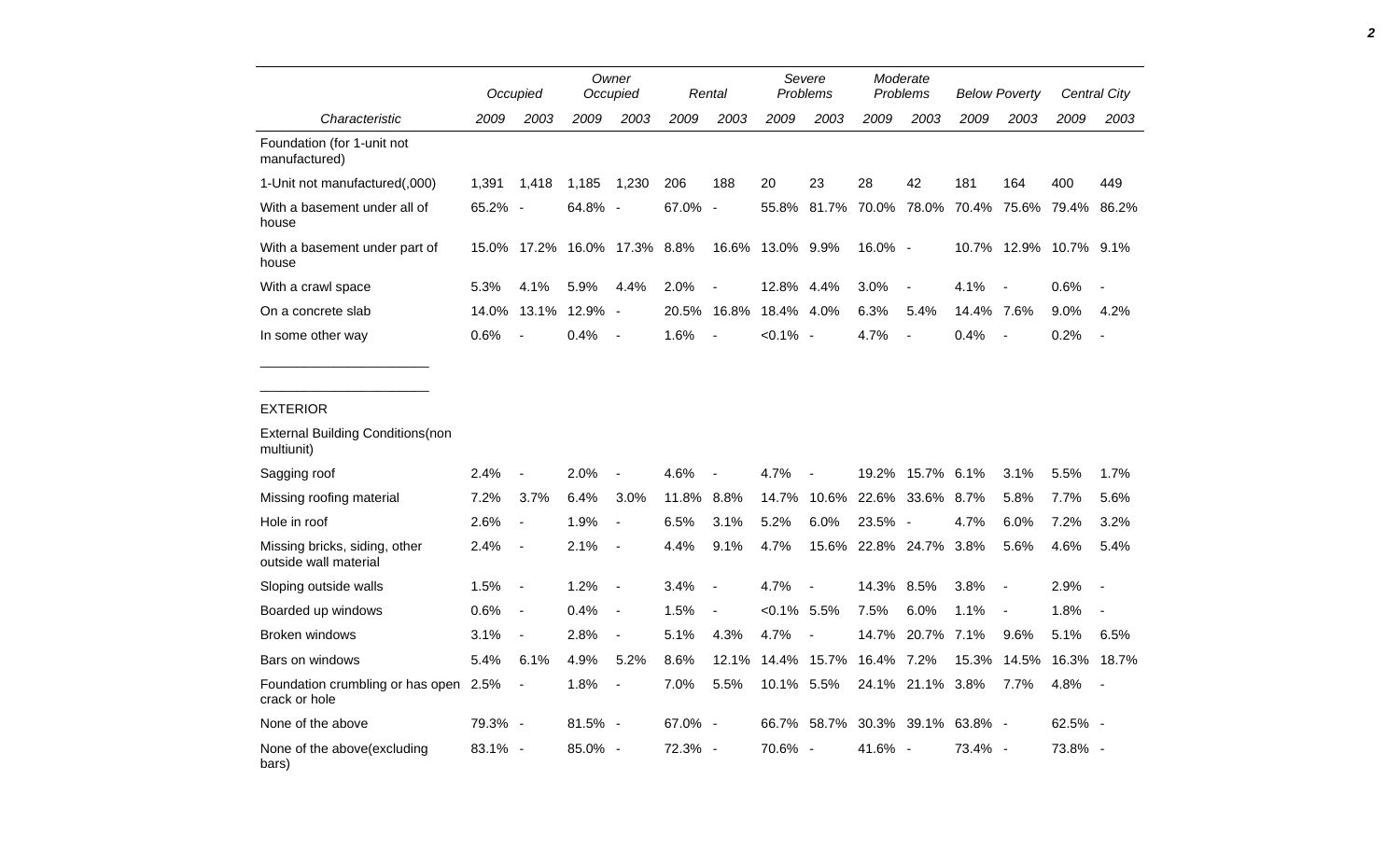|                                               |      | Occupied                 |                              | Owner<br>Occupied        |         | Rental                   | Severe<br>Problems |                                                       | Moderate<br><b>Problems</b> |                        | <b>Below Poverty</b> |                          |               | Central City             |
|-----------------------------------------------|------|--------------------------|------------------------------|--------------------------|---------|--------------------------|--------------------|-------------------------------------------------------|-----------------------------|------------------------|----------------------|--------------------------|---------------|--------------------------|
| Characteristic                                | 2009 | 2003                     | 2009                         | 2003                     | 2009    | 2003                     | 2009               | 2003                                                  | 2009                        | 2003                   | 2009                 | 2003                     | 2009          | 2003                     |
| Water Leakage During Last 12<br><b>Months</b> |      |                          |                              |                          |         |                          |                    |                                                       |                             |                        |                      |                          |               |                          |
| With leakage from outside<br>structure        |      |                          | 13.1% 18.4% 14.4% 19.5% 9.8% |                          |         |                          |                    | 15.6% 27.4% 31.7% 43.2% 67.3% 12.9% 19.1% 17.1% 18.4% |                             |                        |                      |                          |               |                          |
| Roof                                          | 6.3% | 6.9%                     | 6.9%                         | 6.5%                     | 4.9%    | 7.6%                     |                    | 18.0% 12.3% 29.4% 49.6% 6.2%                          |                             |                        |                      |                          | 11.4% 10.3% - |                          |
| <b>Basement leak</b>                          | 5.0% | 10.7%                    | 5.6%                         | 12.8%                    | 3.3%    | 5.1%                     | 11.6%              |                                                       |                             | 16.7% 19.2% 41.7% 4.4% |                      | 8.0%                     | 4.7%          | 7.4%                     |
| Walls, closed windows, or doors<br>leak       | 1.9% | 5.1%                     | 2.1%                         | 5.1%                     | 1.3%    | 5.2%                     | 3.7%               |                                                       |                             | 15.3% 12.3% 33.6% 1.5% |                      |                          | 2.4%          | 5.2%                     |
| Other or Unknown exterior Leak                | 1.7% | $\blacksquare$           | 1.8%                         | $\overline{\phantom{a}}$ | 1.3%    | $\blacksquare$           | $< 0.1\%$ 9.9%     |                                                       | 8.2%                        | 15.1% 2.6%             |                      | $\overline{\phantom{a}}$ | 2.5%          | $\overline{\phantom{a}}$ |
|                                               |      |                          |                              |                          |         |                          |                    |                                                       |                             |                        |                      |                          |               |                          |
| <b>INTERIOR</b>                               |      |                          |                              |                          |         |                          |                    |                                                       |                             |                        |                      |                          |               |                          |
| Damage                                        |      |                          |                              |                          |         |                          |                    |                                                       |                             |                        |                      |                          |               |                          |
| Holes in floors                               | 1.9% |                          | 1.4%                         |                          | 3.0%    |                          | 7.7%               |                                                       |                             | <0.1% 25.0% 17.6% 3.9% |                      |                          | 3.7%          |                          |
| Open cracks or holes                          | 6.3% | 6.8%                     | 4.7%                         | 5.6%                     | 10.3% - |                          | 10.7%              | 20.6%                                                 |                             | 49.8% 56.2% 10.8%      |                      | 13.8%                    | 10.8%         | 11.9%                    |
| Broken plaster or peeling paint               | 3.2% | $\overline{\phantom{a}}$ | 2.5%                         |                          | 4.9%    | $\overline{\phantom{a}}$ | 7.7%               |                                                       |                             | 10.2% 35.7% 52.0% 4.8% |                      | 6.7%                     | 5.1%          | 6.4%                     |
| Water Leakage During Last 12<br><b>Months</b> |      |                          |                              |                          |         |                          |                    |                                                       |                             |                        |                      |                          |               |                          |
| With leakage from inside structure            | 8.9% | 9.7%                     | 7.3%                         | 8.9%                     | 13.0%   |                          |                    | 11.8% 17.3% 23.4% 32.0%                               |                             |                        |                      | 37.4% 11.6% 13.4%        |               | 11.1% 12.3%              |
| Fixtures backed up or overflowed              | 2.0% | $\overline{\phantom{a}}$ | 1.8%                         | $\blacksquare$           | 2.7%    | $\sim$                   | $< 0.1\%$          | 17.1% 7.8%                                            |                             | 16.0%                  | 1.9%                 |                          | 2.5%          | $\overline{\phantom{a}}$ |
| Pipes leaked                                  | 4.8% | $\overline{\phantom{a}}$ | 3.2%                         | $\overline{\phantom{a}}$ | 8.8%    | 7.2%                     | 7.5%               | $\overline{\phantom{a}}$                              | 23.2%                       | 26.3% 8.1%             |                      | $\blacksquare$           | 6.1%          | 5.5%                     |
| Broken water heater                           | 1.0% | $\overline{\phantom{a}}$ | 1.1%                         | $\overline{\phantom{a}}$ | 0.6%    | $\blacksquare$           | 5.2%               | 3.8%                                                  | 2.5%                        | 6.3%                   | 0.5%                 |                          | 1.0%          | $\overline{\phantom{a}}$ |
| Other or Unknown                              | 1.9% | $\blacksquare$           | 1.6%                         |                          | 2.7%    |                          | 6.1%               | $< 0.1\%$ 6.3%                                        |                             | 4.1%                   | 2.1%                 |                          | 2.1%          |                          |

Rodents

Signs of rats in last 3 mon. 0.6% - 0.3% - 1.2% - 3.6% - 2.7% 8.1% 1.1% - 1.3% -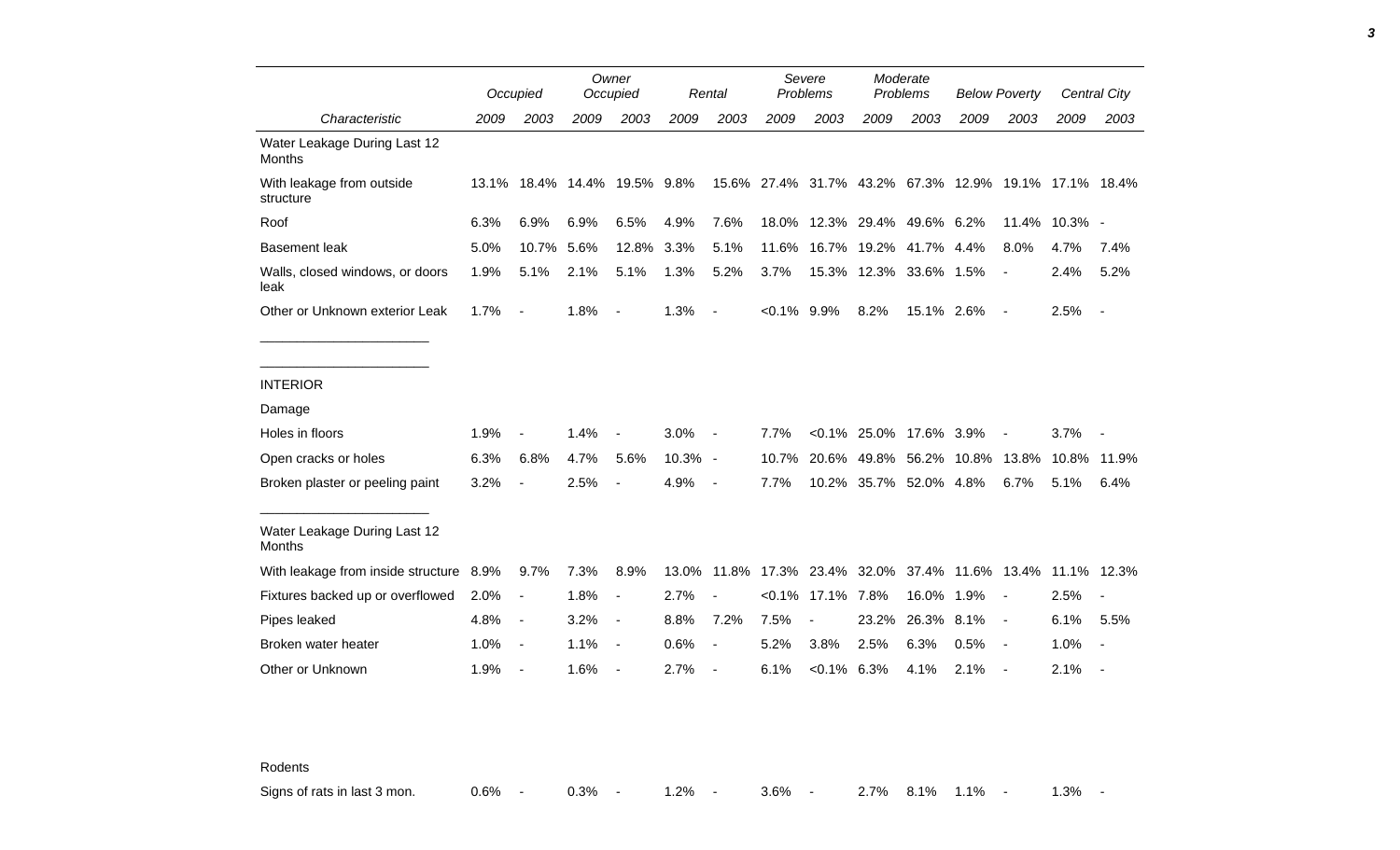|                                                           |            | Occupied                     |            | Owner<br>Occupied        |             | Rental                   |             | Severe<br>Problems       |                        | Moderate<br>Problems |                   | <b>Below Poverty</b>     |             | Central City             |
|-----------------------------------------------------------|------------|------------------------------|------------|--------------------------|-------------|--------------------------|-------------|--------------------------|------------------------|----------------------|-------------------|--------------------------|-------------|--------------------------|
| Characteristic                                            | 2009       | 2003                         | 2009       | 2003                     | 2009        | 2003                     | 2009        | 2003                     | 2009                   | 2003                 | 2009              | 2003                     | 2009        | 2003                     |
| Signs of mice in last 3 mon.                              | 12.9% -    |                              | 11.9%      | 11.3%                    | 15.2%       | 17.6%                    | 17.1%       | 23.3%                    | 25.7%                  | 38.3%                | 19.7%             | 23.7%                    | 22.8%       | 25.6%                    |
| Signs of rodents, not sure which<br>kind in last 3 mon.   | 0.4%       | $\overline{\phantom{a}}$     | 0.1%       |                          | 1.3%        |                          | $< 0.1\%$ - |                          | 3.1%                   |                      | 1.9%              |                          | 0.2%        | $\overline{\phantom{a}}$ |
| Electrical                                                |            |                              |            |                          |             |                          |             |                          |                        |                      |                   |                          |             |                          |
| No electrical wiring                                      | 0.2%       | $\overline{\phantom{a}}$     | 0.2%       | $\overline{\phantom{a}}$ | $< 0.1\%$ - |                          | 6.5%        |                          | $< 0.1\%$ $< 0.1\%$ -  |                      | $< 0.1\%$ -       |                          | $< 0.1\%$ - |                          |
| Exposed wiring                                            | 0.6%       | $\overline{\phantom{a}}$     | 0.5%       | $\overline{\phantom{a}}$ | 0.7%        | $\overline{\phantom{a}}$ | 7.1%        | 3.2%                     | $< 0.1\%$ -            |                      | $< 0.1\%$ 1.6%    |                          | 1.0%        | $\sim$ $-$               |
| Rooms without electric outlets                            | 1.9%       | $\overline{\phantom{a}}$     | 1.7%       |                          | 2.6%        | $\overline{\phantom{a}}$ | 15.2%       | 6.2%                     | 9.7%                   | 3.5%                 | 3.6%              | $\overline{\phantom{a}}$ | 3.2%        |                          |
| Fuses/breakers blown in last 3<br>mon.                    | 10.8% 9.9% |                              | 10.9% 9.7% |                          | 10.6% -     |                          | 13.9%       |                          | 20.5% 16.0% 19.7% 9.7% |                      |                   | 7.8%                     | 10.9% -     |                          |
| Sanitation                                                |            |                              |            |                          |             |                          |             |                          |                        |                      |                   |                          |             |                          |
| Lacking complete kitchen facilities                       | 1.6%       | $\qquad \qquad \blacksquare$ | 0.6%       |                          | 4.0%        |                          | 3.2%        |                          |                        | 47.0% 24.4% 2.6%     |                   | $\sim$                   | 2.6%        |                          |
| Lacking some or all plumbing<br>facilities                | 1.0%       | $\overline{\phantom{a}}$     | 0.7%       | $\overline{\phantom{a}}$ | 1.8%        | $\blacksquare$           |             | 62.3% 54.3%              | $< 0.1\%$ -            |                      | 1.0%              | $\sim$                   | 0.8%        | $\sim$                   |
| Water not safe to drink                                   | 6.5%       | 7.2%                         | 5.3%       | $\overline{\phantom{a}}$ | 9.4%        | 12.6%                    | 13.6%       | 8.1%                     | 14.1%                  |                      | 17.6% 11.1% 15.9% |                          |             | 12.1% 13.7%              |
| Water stoppage in last 3 mon.                             | 2.6%       | $\overline{\phantom{a}}$     | 1.8%       | $\overline{\phantom{a}}$ | 4.6%        | $\blacksquare$           | 2.3%        | $\overline{\phantom{a}}$ | 3.1%                   | $\blacksquare$       | 2.2%              | $\overline{\phantom{a}}$ | 2.5%        | $\sim$                   |
| No flush toilets working some time<br>in last 3 mon.      | 1.9%       | $\blacksquare$               | 1.0%       | $\overline{\phantom{a}}$ | 4.1%        | $\overline{\phantom{a}}$ | 7.8%        | 12.1% 7.3%               |                        | 6.4%                 | 4.7%              | 5.1%                     | 3.5%        | $\sim$                   |
| With sewage disposal<br>breakdowns in last 3 mon.         | 1.1%       | $\overline{\phantom{a}}$     | 1.0%       | $\overline{\phantom{a}}$ | 1.3%        | $\blacksquare$           |             | $< 0.1\%$ 10.0% 4.0%     |                        | $\sim$               | 2.3%              | $\sim$                   | 2.2%        | $\sim$                   |
| Septic tank, cesspool, chemical<br>toilet                 | 8.2%       | 9.4%                         |            | 10.5% 12.0% 2.7%         |             | $\blacksquare$           | 15.6% 3.3%  |                          | 3.8%                   | 7.1%                 | 5.3%              | 6.3%                     | 0.1%        | $\sim$ $\sim$            |
| With septic tank or cesspool<br>breakdowns in last 3 mon. | 0.1%       |                              | 0.1%       |                          | $< 0.1\%$ - |                          | $< 0.1\%$ - |                          | $< 0.1\%$ -            |                      | $< 0.1\%$ -       |                          | $< 0.1\%$ - |                          |

## HEATING/FUEL

## Main Heating Equipment

*4*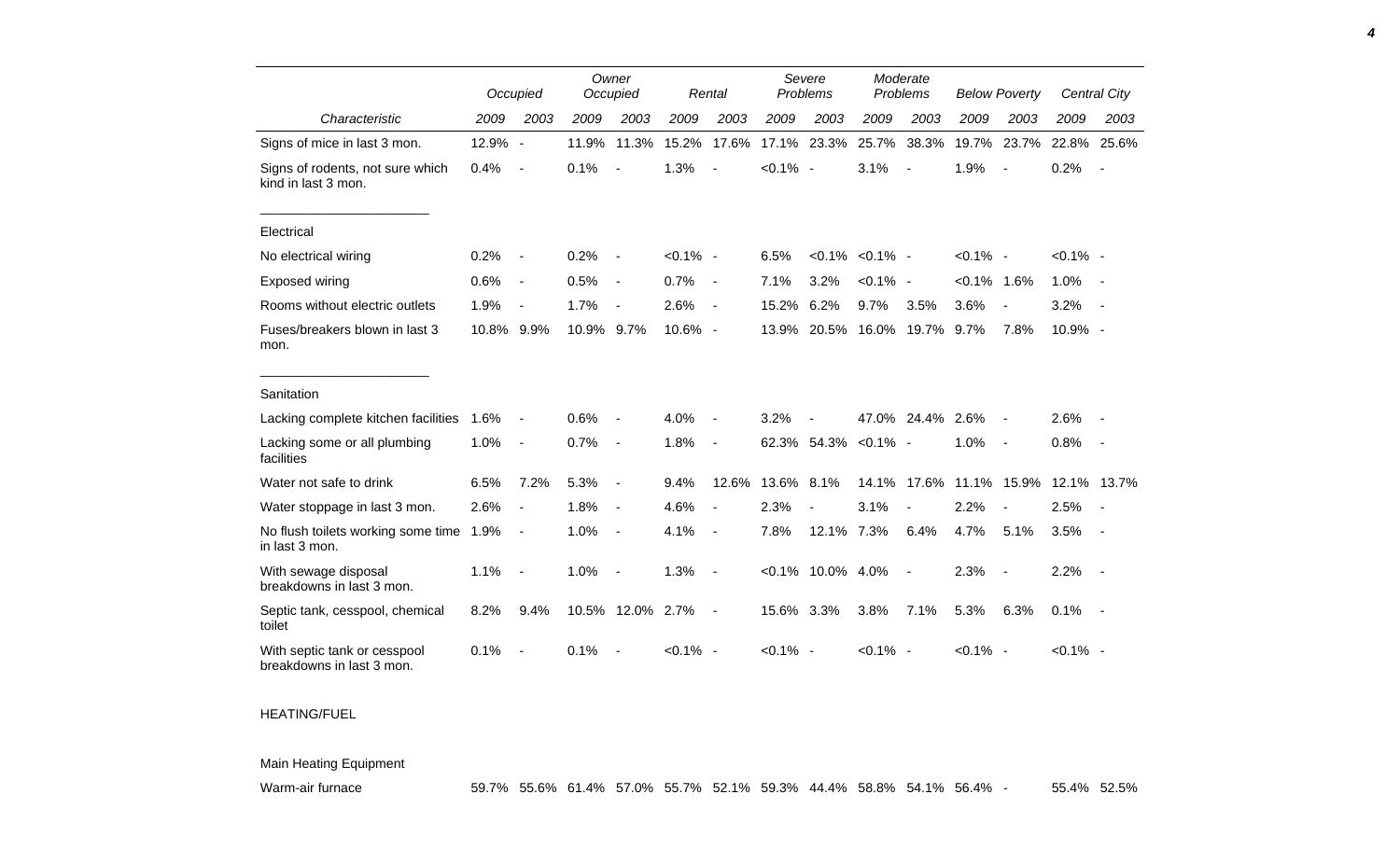|                                                         |         | Occupied                 |                        | Owner<br>Occupied        |             | Rental                       |                | Severe<br>Problems       |                                 | Moderate<br>Problems                           |                | <b>Below Poverty</b>     |                         | Central City   |
|---------------------------------------------------------|---------|--------------------------|------------------------|--------------------------|-------------|------------------------------|----------------|--------------------------|---------------------------------|------------------------------------------------|----------------|--------------------------|-------------------------|----------------|
| Characteristic                                          | 2009    | 2003                     | 2009                   | 2003                     | 2009        | 2003                         | 2009           | 2003                     | 2009                            | 2003                                           | 2009           | 2003                     | 2009                    | 2003           |
| Steam or hot water system                               | 27.8%   | 32.8%                    | 26.9%                  | 32.7%                    |             | 30.2% 33.1%                  |                | 19.7% 51.7%              |                                 | 27.4% 37.8%                                    | 33.8%          | 32.1%                    | 36.6%                   | 40.6%          |
| Electric heat pump                                      | 5.2%    | $\overline{\phantom{a}}$ | 5.9%                   | 5.3%                     | 3.5%        | $\blacksquare$               | $< 0.1\%$ -    |                          | 4.0%                            | $\overline{\phantom{a}}$                       | 2.2%           | $\overline{\phantom{a}}$ | 2.6%                    | $\sim$         |
| Built-in electric units                                 | 3.4%    | $\overline{\phantom{a}}$ | 2.2%                   | $\overline{\phantom{a}}$ | 6.3%        | $\blacksquare$               | 9.2%           | 0.1%                     | 3.3%                            | $\sim$                                         | 3.8%           | $\sim$                   | 2.1%                    | $\sim$         |
| Floor, wall, or other built-in hot air<br>without ducts | 3.0%    | $\overline{\phantom{a}}$ | 2.7%                   | $\blacksquare$           | 3.7%        | $\blacksquare$               | 3.8%           | $\blacksquare$           | 3.3%                            | $\sim$                                         | 3.3%           | $\sim$ $-$               | 2.2%                    | $\sim$ $-$     |
| Room heaters with flue                                  | 0.3%    | $\sim$                   | 0.2%                   | $\blacksquare$           | 0.3%        | $\blacksquare$               | $< 0.1\%$ 3.9% |                          | $< 0.1\%$ -                     |                                                | $< 0.1\%$ 0.6% |                          | $< 0.1\%$ 1.1%          |                |
| Room heaters without flue                               | 0.1%    | $\sim$                   | 0.2%                   | $\blacksquare$           | 0.1%        | $\sim$ $-$                   | 5.1%           | 0.1%                     | 2.0%                            | $\sim$ $-$                                     | 0.4%           | $\sim$ $-$               | 0.3%                    | $\sim$ $-$     |
| <b>Stoves</b>                                           | 0.1%    | $\sim$                   | 0.1%                   | $\overline{\phantom{a}}$ | $< 0.1\%$ - |                              | $< 0.1\%$ -    |                          | $< 0.1\%$ -                     |                                                | $< 0.1\%$ -    |                          | $< 0.1\%$ -             |                |
| Fireplace without inserts                               | 0.1%    | $\blacksquare$           | 0.1%                   | $\blacksquare$           | $< 0.1\%$ - |                              | $< 0.1\%$ -    |                          | $< 0.1\%$ -                     |                                                | $< 0.1\%$ -    |                          | 0.2%                    | $\sim$ $-$     |
| <b>Water Heating Fuel</b>                               |         |                          |                        |                          |             |                              |                |                          |                                 |                                                |                |                          |                         |                |
| Electricity                                             | 25.4% - |                          |                        | 24.1% 22.8% 28.7% -      |             |                              |                |                          |                                 | 17.4% 13.8% 27.5% 18.9% 20.2% 16.5% 13.7% 9.5% |                |                          |                         |                |
| Gas, LP/bottled gas                                     | 65.2% - |                          | 65.1% -                |                          | 65.5% -     |                              | 73.0% -        |                          | 70.5% -                         |                                                |                |                          | 72.3% 79.4% 84.3% -     |                |
| Fuel oil                                                | 9.2%    |                          | 10.1% 10.6% 12.2% 5.7% |                          |             | 4.8%                         | 6.4%           | 10.0%                    | $< 0.1\%$ 7.3%                  |                                                | 7.1%           | 4.1%                     | 1.8%                    | $\sim$ $-$     |
| Other                                                   | 0.1%    | $\overline{\phantom{a}}$ | 0.2%                   | $\blacksquare$           | 0.1%        | $\overline{\phantom{a}}$     | 3.3%           | $\overline{\phantom{a}}$ | $< 0.1\%$ -                     |                                                | $< 0.1\%$ -    |                          | 0.1%                    | $\sim$         |
| Clothes Dryer(,000)                                     | 1,360   | 1,369                    | 1,139                  | 1,167                    | 221         | 202                          | 15             | 17                       | 20                              | 43                                             | 135            | 110                      | 337                     | 373            |
| Have Clothes Dryer                                      | 78.5% - |                          | 92.0% -                |                          |             | 44.6% 40.1% 51.5% -          |                |                          | 35.8%                           | 59.4%                                          | 52.8%          | 46.9%                    | 63.5% -                 |                |
| Electricity                                             | 63.1% - |                          | 61.4% -                |                          |             | 71.4% 79.5% 67.7% 87.8%      |                |                          | 61.7% -                         |                                                | 62.7% -        |                          | 50.8% -                 |                |
| Gas, LP gas (liquid propane)                            | 36.9% - |                          | 38.5% -                |                          |             |                              |                |                          | 28.6% 20.5% 32.3% 12.2% 38.3% - |                                                | 37.3% -        |                          | 49.2% -                 |                |
| <b>Heating Problems</b>                                 |         |                          |                        |                          |             |                              |                |                          |                                 |                                                |                |                          |                         |                |
| Uncomfortably cold for 24 hours<br>or more last winter  | 9.9%    | 8.1%                     | 8.3%                   | 6.4%                     |             | 14.2% 13.3% 47.7% -          |                |                          | 30.4% -                         |                                                |                |                          | 16.6% 10.1% 13.7% 11.6% |                |
| Heating equipment breakdowns                            | 4.3%    | $\blacksquare$           | 3.7%                   | $\blacksquare$           | 5.8%        | 5.3%                         |                |                          | 33.5% 43.7% 13.9% 9.4%          |                                                | 5.4%           | 4.1%                     | 5.8%                    | 4.4%           |
| Other causes                                            | 5.3%    | 4.1%                     | 4.7%                   | $\blacksquare$           | 6.8%        | 5.8%                         | 9.9%           | 6.3%                     |                                 | 15.3% 20.2%                                    | 10.2% 4.6%     |                          | 7.2%                    | 6.3%           |
| Utility interruption                                    | 1.0%    | $\overline{\phantom{a}}$ | 1.0%                   | $\blacksquare$           | 0.9%        | $\qquad \qquad \blacksquare$ | $< 0.1\%$ -    |                          | 4.1%                            | $\overline{\phantom{a}}$                       | 2.2%           |                          | 0.9%                    | $\blacksquare$ |
| Inadequate heating capacity                             | 0.7%    | $\blacksquare$           | 0.6%                   | $\blacksquare$           | 1.1%        | $\blacksquare$               | $< 0.1\%$ -    |                          | 2.3%                            | $\blacksquare$                                 | 2.2%           |                          | 1.2%                    | $\blacksquare$ |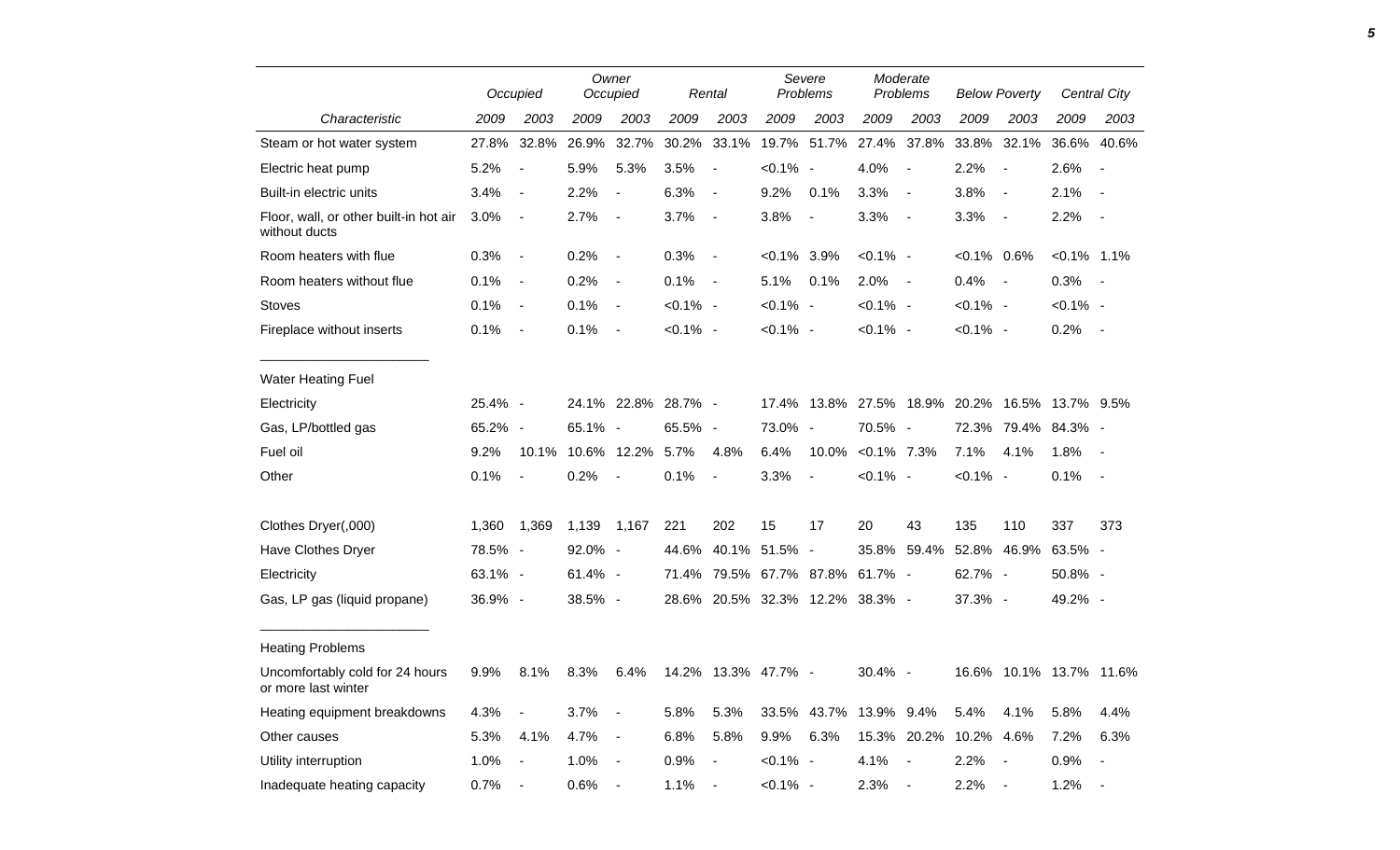|                                        |                | Occupied                 |                | Owner<br>Occupied        |                | Rental         |                | Severe<br>Problems |                | Moderate<br>Problems |                | <b>Below Poverty</b>     |                | Central City             |
|----------------------------------------|----------------|--------------------------|----------------|--------------------------|----------------|----------------|----------------|--------------------|----------------|----------------------|----------------|--------------------------|----------------|--------------------------|
| Characteristic                         | 2009           | 2003                     | 2009           | 2003                     | 2009           | 2003           | 2009           | 2003               | 2009           | 2003                 | 2009           | 2003                     | 2009           | 2003                     |
| Inadequate insulation                  | 1.2%           | $\overline{\phantom{a}}$ | 0.8%           | $\overline{\phantom{a}}$ | 2.0%           | $\blacksquare$ | 3.8%           | $\sim$             | 2.3%           | 14.6%                | 2.6%           | $\overline{\phantom{a}}$ | 2.4%           | $\overline{\phantom{a}}$ |
| Cost of heating                        | 1.4%           | $\sim$ $-$               | 1.2%           | $\blacksquare$           | 1.8%           | $\blacksquare$ | $< 0.1\%$ -    |                    | 3.9%           | $\blacksquare$       | 2.2%           | $\blacksquare$           | 2.2%           | $\blacksquare$           |
| Other                                  | 1.4%           | $\sim$                   | 1.3%           | $\blacksquare$           | 1.5%           | $\blacksquare$ | 6.6%           | 3.0%               | 4.8%           | $\sim$               | 2.4%           | $\sim$ $-$               | 1.1%           | $\blacksquare$           |
| SELECTED PHYSICAL<br><b>PROBLEMS</b>   |                |                          |                |                          |                |                |                |                    |                |                      |                |                          |                |                          |
| Severe Physical Problems(,000)         | 29             | 33                       | 15             | 19                       | 14             | 14             | 29             | 33                 |                |                      | 5              | $\overline{7}$           | $\overline{7}$ | 15                       |
| Severe physical problems               | 1.7%           | $\blacksquare$           | 1.2%           | $\blacksquare$           | 2.8%           | $\blacksquare$ | 100%           | $\blacksquare$     |                |                      | 2.0%           | $\blacksquare$           | 1.3%           | $\overline{\phantom{a}}$ |
| Plumbing                               | 1.0%           | $\sim$                   | 0.7%           | $\blacksquare$           | 1.8%           | $\blacksquare$ |                | 62.3% 54.3%.       |                |                      | 1.0%           | $\blacksquare$           | 0.8%           | $\overline{\phantom{a}}$ |
| Heating                                | 0.5%           | $\sim$ $-$               | 0.3%           | $\blacksquare$           | 0.9%           | $\blacksquare$ |                | 29.0% 43.7%.       |                |                      | 1.0%           | $\blacksquare$           | 0.5%           | $\blacksquare$           |
| Electric                               | 0.2%           | $\sim$                   | 0.2%           | $\overline{\phantom{a}}$ | 0.1%           | $\blacksquare$ | 9.1%           | 3.2%               | $\mathcal{L}$  |                      | $< 0.1\%$ -    |                          | $< 0.1\%$ -    |                          |
| Hallways                               | $< 0.1\%$ -    |                          | $< 0.1\%$ -    |                          | $< 0.1\%$ 0.2% |                | $< 0.1\%$ 3.7% |                    | $\mathbf{r}$   |                      | $< 0.1\%$ -    |                          | $< 0.1\%$ 0.2% |                          |
| Upkeep                                 | 0.1%           | $\blacksquare$           | 0.1%           | $\blacksquare$           | 0.2%           | $\blacksquare$ | 7.7%           | $< 0.1\%$ .        |                | $\mathbf{r}$         | $< 0.1\%$ -    |                          | $< 0.1\%$ -    |                          |
| Moderate Physical<br>Problems(,000)    | 55             | 73                       | 22             | 36                       | 33             | 37             |                |                    | 55             | 73                   | 19             | 18                       | 36             | 43                       |
| Moderate physical problems             | $3.2\%$ -      |                          | 1.8%           | $\blacksquare$           | 6.7%           | 7.4%           |                |                    | 100% -         |                      | 7.5%           |                          | 6.8%           | $\overline{\phantom{a}}$ |
| Plumbing                               | $< 0.1\%$ -    |                          | $< 0.1\%$ -    |                          | 0.2%           | $\blacksquare$ |                |                    | 1.4%           | $\sim$               | $< 0.1\%$ 1.4% |                          | $< 0.1\%$ 0.4% |                          |
| Heating                                | 0.1%           | $\sim$                   | 0.1%           | $\blacksquare$           | $< 0.1\%$ -    |                | ä,             |                    | 2.0%           | $\sim$ $-$           | 0.4%           | $\overline{\phantom{a}}$ | 0.2%           | $\overline{\phantom{a}}$ |
| Upkeep                                 | 1.5%           | $\sim$ $-$               | 0.6%           | $\blacksquare$           | 3.8%           | $\blacksquare$ |                |                    |                | 47.0% 24.4%          | 2.6%           | $\blacksquare$           | 2.6%           | $\blacksquare$           |
| Hallways                               | $< 0.1\%$ 0.2% |                          | $< 0.1\%$ -    |                          | $< 0.1\%$ 0.8% |                |                |                    | $< 0.1\%$ 5.7% |                      | $< 0.1\%$ 1.0% |                          | $< 0.1\%$ 0.5% |                          |
| Kitchen                                | 1.6%           | $\sim$                   | 1.2%           | $\blacksquare$           | 2.7%           | $\blacksquare$ |                |                    |                | 51.6% 67.9% 4.4%     |                | 6.2%                     | 4.0%           | 5.3%                     |
| OVERALL OPINION OF<br><b>STRUCTURE</b> |                |                          |                |                          |                |                |                |                    |                |                      |                |                          |                |                          |
| 1(worst)                               | $0.9\%$ -      |                          | $0.4\%$ -      |                          | $2.0\%$ -      |                | $< 0.1\%$ -    |                    | $4.0\%$ -      |                      | $3.8\%$ -      |                          | $1.9\%$ -      |                          |
| $\overline{a}$                         | $0.3\%$ -      |                          | $< 0.1\%$ 0.2% |                          | 1.1%           | $\sim$ $-$     | $< 0.1\%$ -    |                    | 3.9%           | $\sim$ $-$           | $0.5\%$ -      |                          | $0.4\%$ -      |                          |
| 3                                      | $0.7\%$ -      |                          | $0.2\%$ -      |                          | $1.8\%$ -      |                | $2.6\%$ -      |                    | 6.3% 4.3%      |                      | $1.3\%$ -      |                          | $1.1\% -$      |                          |